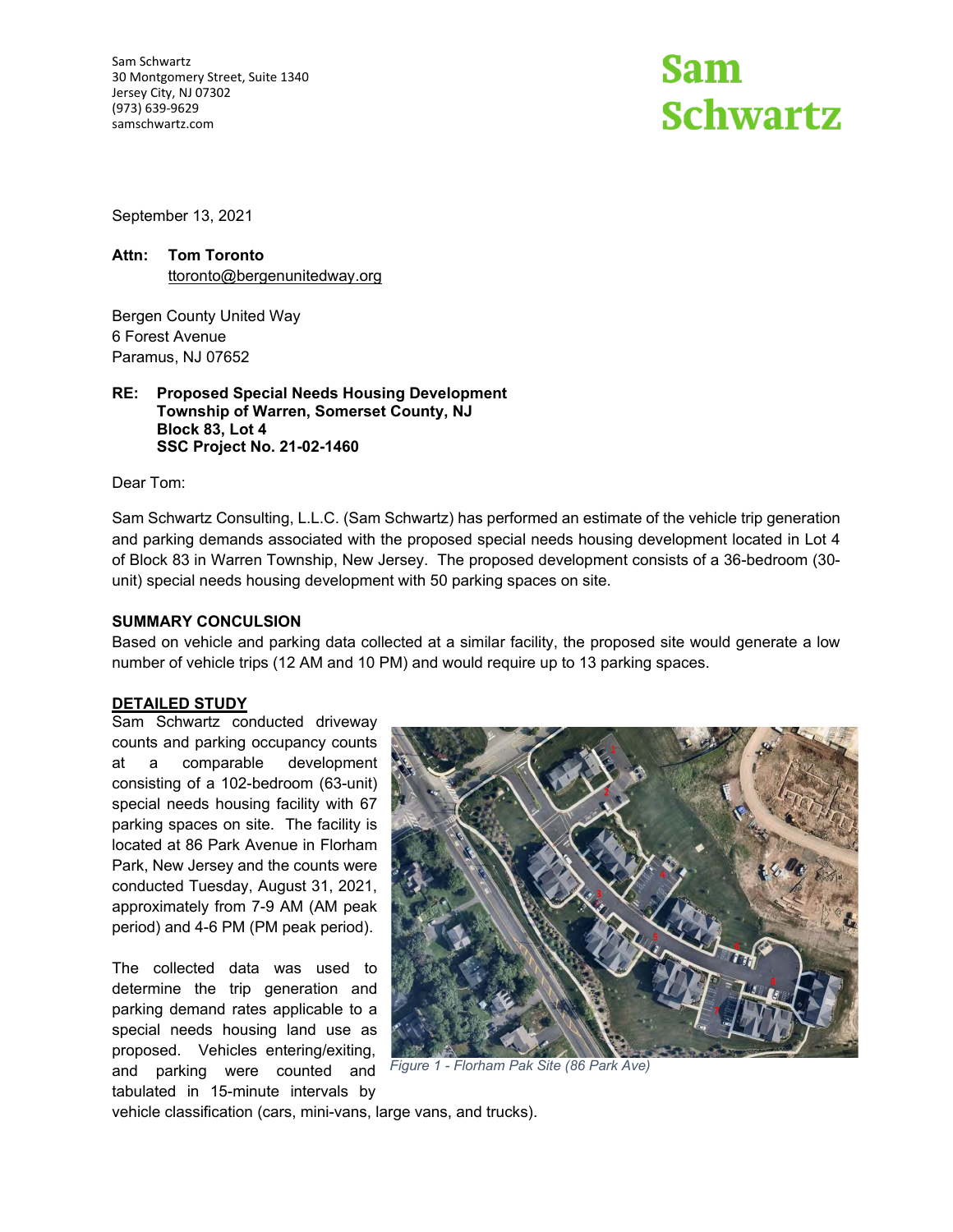## Sam **Schwartz**

#### **Re: Proposed Special Needs Housing Development in Warren, NJ**

**TABLE 1** depicts the parking utilization observed at the comparable special needs housing development in Florham Park, NJ during the study periods. As shown, the parking utilization was at its highest levels from 4:00 – 4:15 PM and from 5:45 – 6:00 PM, where a total of 27 vehicles were parking on site. During the two peak times, an average 26% of the vehicles parked required ADA accessible parking spaces (equivalent to approximately 7 vehicles). As shown, the peak parking demand rate was 0.43 spaces per dwelling unit. **At this peak rate, the proposed 30-unit development in Warren, NJ would require up to 13 parking spaces (with a minimum of 4 spaces being ADA accessible), whereas 50 parking spaces are proposed.**

**Table 1: Parking Utilization of Comparable Facility**

| Observed Parking Utilization of Special Needs Housing (86 Park Avenue, Florham Park, NJ)                                            |         |           |         |           |         |          |         |                      |         |         |         |
|-------------------------------------------------------------------------------------------------------------------------------------|---------|-----------|---------|-----------|---------|----------|---------|----------------------|---------|---------|---------|
| <b>Time Start</b>                                                                                                                   | 6:45 AM | $7:00$ AM | 7:15 AM | 7:30 AM   | 7:45 AM | 8:00 AM  | 8:15 AM | 8:30 AM              | 8:45 AM | 9:00 AM | Peak AM |
| <b>Vehicles Parked</b>                                                                                                              | 24      | 26        | 25      | 24        | 24      | 23       | 25      | 23                   | 25      | 23      | 26      |
| <b>Utilization</b>                                                                                                                  | 36%     | 39%       | 37%     | 36%       | 36%     | 34%      | 37%     | 34%                  | 37%     | 34%     | 39%     |
| Spaces Available                                                                                                                    | 43      | 41        | 42      | 43        | 43      | 44       | 42      | 44                   | 42      | 44      | 41      |
|                                                                                                                                     |         |           |         |           |         |          |         |                      |         |         |         |
| <b>Time Start</b>                                                                                                                   | 3:45 PM | $4:00$ PM | 4:15 PM | 4:30 PM   | 4:45 PM | 5:00 PM  | 5:15 PM | 5:30 PM              | 5:45 PM | 6:00 PM | Peak PM |
| <b>Vehicles Parked</b>                                                                                                              | 25      | 27        | 22      | 25        | 24      | 26       | 23      | 24                   | 27      | 21      | 27      |
| <b>Utilization</b>                                                                                                                  | 37%     | 40%       | 33%     | 37%       | 36%     | 39%      | 34%     | 36%                  | 40%     | 31%     | 40%     |
| Spaces Available                                                                                                                    | 42      | 40        | 45      | 42        | 43      | 41       | 44      | 43                   | 40      | 46      | 40      |
| Peak AM Parking Rate (observed demand)<br>Ξ                                                                                         |         |           |         | 26 spaces | ÷       | 63 units | Ξ       | 0.41 spaces per unit |         |         |         |
| Peak PM Parking Rate (observed demand)<br>$\equiv$                                                                                  |         |           |         | 27 spaces | ÷       | 63 units |         | 0.43 spaces per unit |         |         |         |
| Note: The peak parking demand occurred from 4:00 - 4:15 PM and from 5:45 - 6:00 PM, at which times an approximate average of 26% of |         |           |         |           |         |          |         |                      |         |         |         |
| the vehicles parked utilized ADA accessible parking stalls.                                                                         |         |           |         |           |         |          |         |                      |         |         |         |

**TABLE 2** details the trip generation of **Table 2: Trip Generationof Comparable Facility** the 63-unit comparable facility in Florham Park, NJ by vehicle class and depicts calculated trip generation rates for a generic special needs housing facility. During the AM peak hour (8am – 9am), trip generation rates were calculated as 0.35 trips per dwelling unit; similarly, the land use was found to produce 0.32 trips per dwelling unit in the PM peak hour (4pm – 5pm). The majority of trips produced were car trips, but vans, large vans, and trucks comprised approximately 14%, 9%, and 5%, respectively, of the trips during the AM peak hour. In the PM peak hour, large vans comprised 10% of observed trips and the remaining 90% were car trips.

| <b>Observed Trip Generation of Special Needs Housing</b><br>(86 Park Avenue, Florham Park, NJ) |                                              |      |            |                |       |  |  |  |
|------------------------------------------------------------------------------------------------|----------------------------------------------|------|------------|----------------|-------|--|--|--|
| <b>Hour Starting</b>                                                                           | Cars                                         | Vans | Large Vans | <b>Trucks</b>  | Total |  |  |  |
| 7:00 AM                                                                                        | 9                                            | 2    | 4          | 0              | 15    |  |  |  |
| $7:15$ AM                                                                                      | 6                                            | 2    | 0          | 12             |       |  |  |  |
| 5<br>12<br>7:30 AM<br>6<br>1<br>0                                                              |                                              |      |            |                |       |  |  |  |
| 7:45 AM                                                                                        | $\overline{7}$<br>$\mathfrak{p}$<br>4<br>0   |      |            |                |       |  |  |  |
| $8:00$ AM                                                                                      | 3<br>$\overline{2}$<br>16<br>$\mathbf{1}$    |      |            |                |       |  |  |  |
| $4:00$ PM                                                                                      | 18<br>$\overline{2}$<br>$\Omega$<br>$\Omega$ |      |            |                |       |  |  |  |
| 4:15 PM                                                                                        | 16                                           | 0    | 0          | 1              | 17    |  |  |  |
| 4:30 PM                                                                                        | 12                                           | 0    | 0          | $\overline{2}$ | 14    |  |  |  |
| 4:45 PM                                                                                        | 11                                           | 0    | 0          | 2              | 13    |  |  |  |
| 5:00 PM                                                                                        | 16                                           | 0    | 0          | 2              | 18    |  |  |  |
| Peak AM Trip Generation Rate = 22 trips $\div$ 63 units = 0.35 trips per unit                  |                                              |      |            |                |       |  |  |  |
| Peak PM Trip Generation Rate = 20 trips $\div$ 63 units = 0.32 trips per unit                  |                                              |      |            |                |       |  |  |  |
| Note: The in/out split during the AM peak hour was 50% in/50% out. The in/out                  |                                              |      |            |                |       |  |  |  |
| split during the PM peak hour was 45% in/55% out.                                              |                                              |      |            |                |       |  |  |  |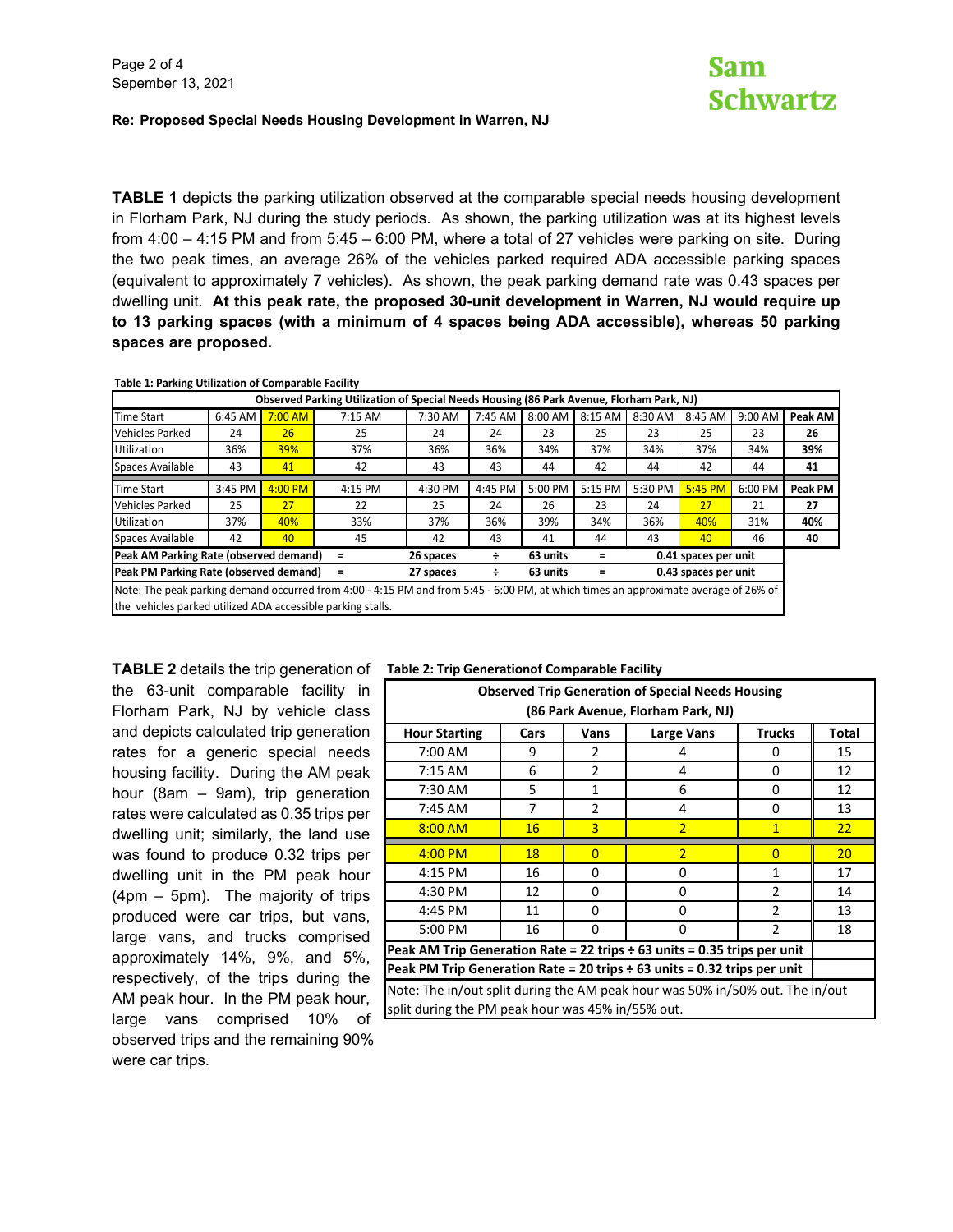#### **Re: Proposed Special Needs Housing Development in Warren, NJ**

To estimate the site trip generation of the proposed 30-unit special needs housing development in Warren, NJ, Sam Schwartz estimated new vehicle trips and parking requirements based on the comparable facility in Florham Park, NJ. We also compared these estimates to several land use codes in the Institute of Transportation Engineers (ITE) Trip Generation Manual, 10<sup>th</sup> Edition with February 2020 Supplement. The ITE Trip Generation Manual does not have a specific land use code for a special needs housing facility, but Congregate Care Facility (LUC 253) and Continuing Care Retirement Community (LUC 255) were deemed the most closely related land uses.

**TABLE 3** compares the comparable trip generation rates to the two ITE land uses and depicts an estimate for the proposed 30-unit development based on each method. Trip generation rates for LUC 253 ranged from 0.07 to 0.18 vehicle trips per dwelling unit in the AM and PM peak hours, respectively. Rates for LUC 255 ranged from 0.15 to 0.20 trips per dwelling unit in the AM and PM peak hours.

|                |          | <b>Rates Comparison</b> |      | <b>Trip Generation Estimate</b> |     |              |           |     |              |  |
|----------------|----------|-------------------------|------|---------------------------------|-----|--------------|-----------|-----|--------------|--|
| Unit of        |          |                         |      | <b>AM</b>                       |     |              | <b>PM</b> |     |              |  |
| <b>Measure</b> | Quantity | <b>Hour</b>             | Hour | In                              | Out | <b>Total</b> | In        | Out | <b>Total</b> |  |
|                |          | 0.07                    | 0.18 |                                 |     |              |           |     |              |  |
| DU             | 30       | 0.15                    | 0.20 | 4                               |     |              |           |     |              |  |
|                |          | 0.35                    | 0.32 | 6                               |     | 12           | 4         |     | 10           |  |
|                |          |                         |      | <b>AM Peak PM Peak</b>          |     |              |           |     |              |  |

Based on this analysis, estimates of the trip generation for the proposed development would be highest based on the collected data. Conservatively, the comparable site was used as basis for the estimation of future trips.

**As shown in TABLE 4, the proposed site is expected to produce 12 vehicle trips in the AM peak hour (6 in, 6 out) and 10 trips in the PM peak hour (4 in, 6 out). Table 1** depicts the anticipated vehicle trip generation for the proposed site by vehicle class as calculated based upon the comparable data.

#### **TABLE 4: Proposed Site Trip Generation by Vehicle Class**

| Proposed 30-Unit Special Needs Housing (Warren, NJ)<br><b>Trip Generation Estimate by Vehicle Class</b> | Cars | Vans | Large<br>Vans | Trucks | <b>TOTAL</b> |
|---------------------------------------------------------------------------------------------------------|------|------|---------------|--------|--------------|
| AM Peak Hour (occuring between 7-9 AM)                                                                  |      |      |               |        |              |
| PM Peak Hour (occuring between 4-6 PM)                                                                  |      |      |               |        | 10           |